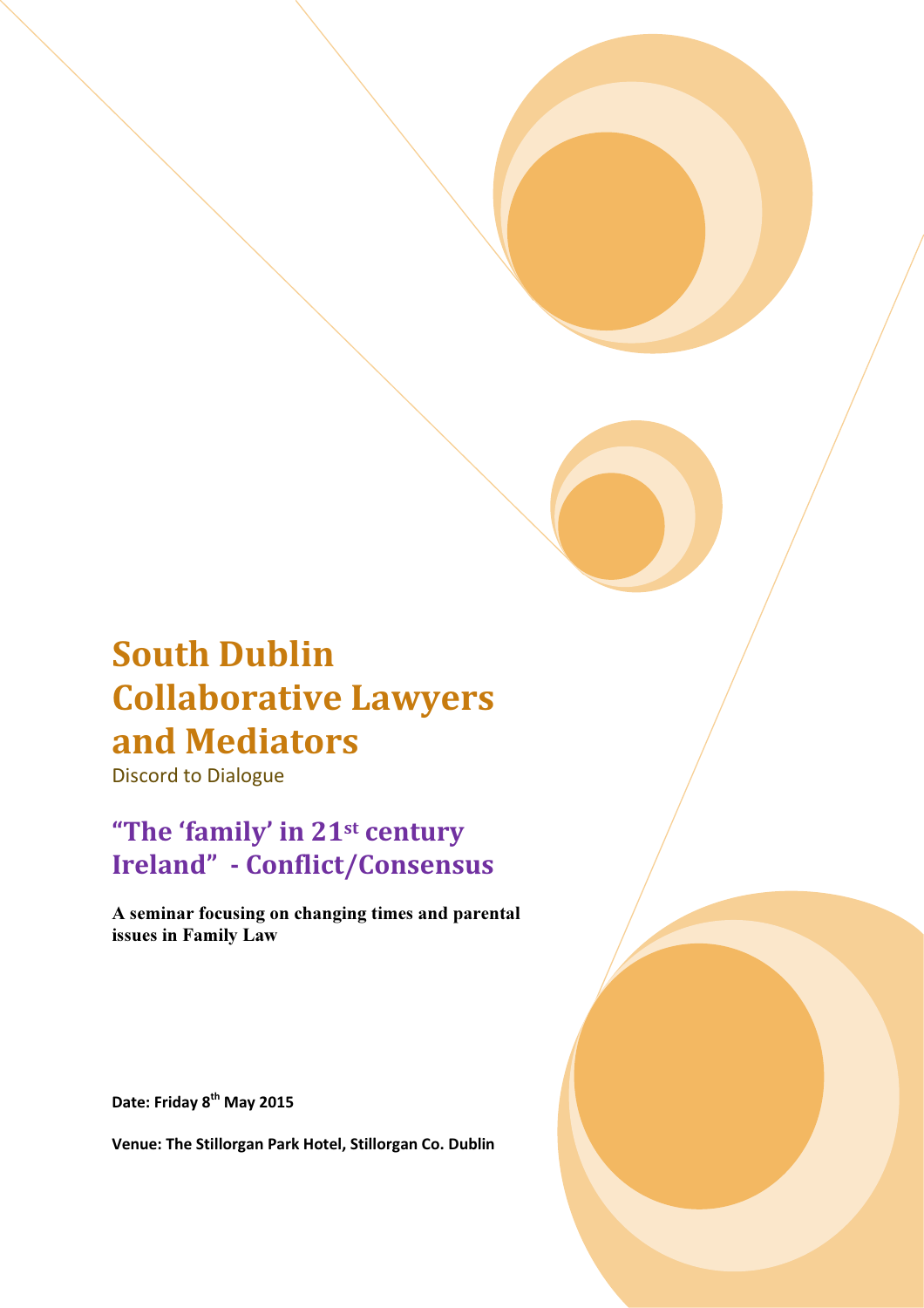# SOUTH DUBLIN COLLABORATIVE LAWYERS & MEDIATORS

www.southdublincollaborativelawyers.ie

#### Present a

### CONTINUING PROFESSIONAL DEVELOPMENT SEMINAR

**Date:**  $8^{th}$  May 2014 **Fee:** €50 per person

Presentation: 2.00 p.m. - 5.00 p.m. Venue: Stillorgan Park Hotel

Speakers: Nuala E. Jackson B.L., Dr. Anne Byrne Lynch

C.P.D. Points: 3 General (by Group Study)

Tea and coffee served during the interval.

#### The Children & Family Relationships Act.

#### Nuala E. Jackson B.L.

Nuala E. Jackson B.L. is a barrister specialising in Family Law and Child Law. Called to the Bar in 1988, she has practised in many areas of law but laterally she has developed a particular interest in surrogacy and adoption law. She has written and lectured extensively on legal areas concerning human relations. She has Master of Laws degrees from Cambridge University and Cardiff University, the latter in Canon Law. Most recently she completed an Advanced Diploma in Applied Employment Law.

#### Parental Alienation.

#### Dr. Anne Byrne Lynch

Dr Anne Byrne-Lynch is a Consultant Clinical Psychologist with a specialist clinical practice involving assessment, consultation and preparation of reports in respect of individuals and families in the context of Family Law Matters and Child Care Proceedings. Her previous background in clinical psychology with the HSE which included 15 years in Adult Mental Health Services and 11 years in Child and Family Services has provided her with a strong background in the assessment of both individual clinical issues and complex family dynamics. She has a particular interest in high conflict families including the assessment of parental alienation and approaches to rehabilitating parent-child relationships.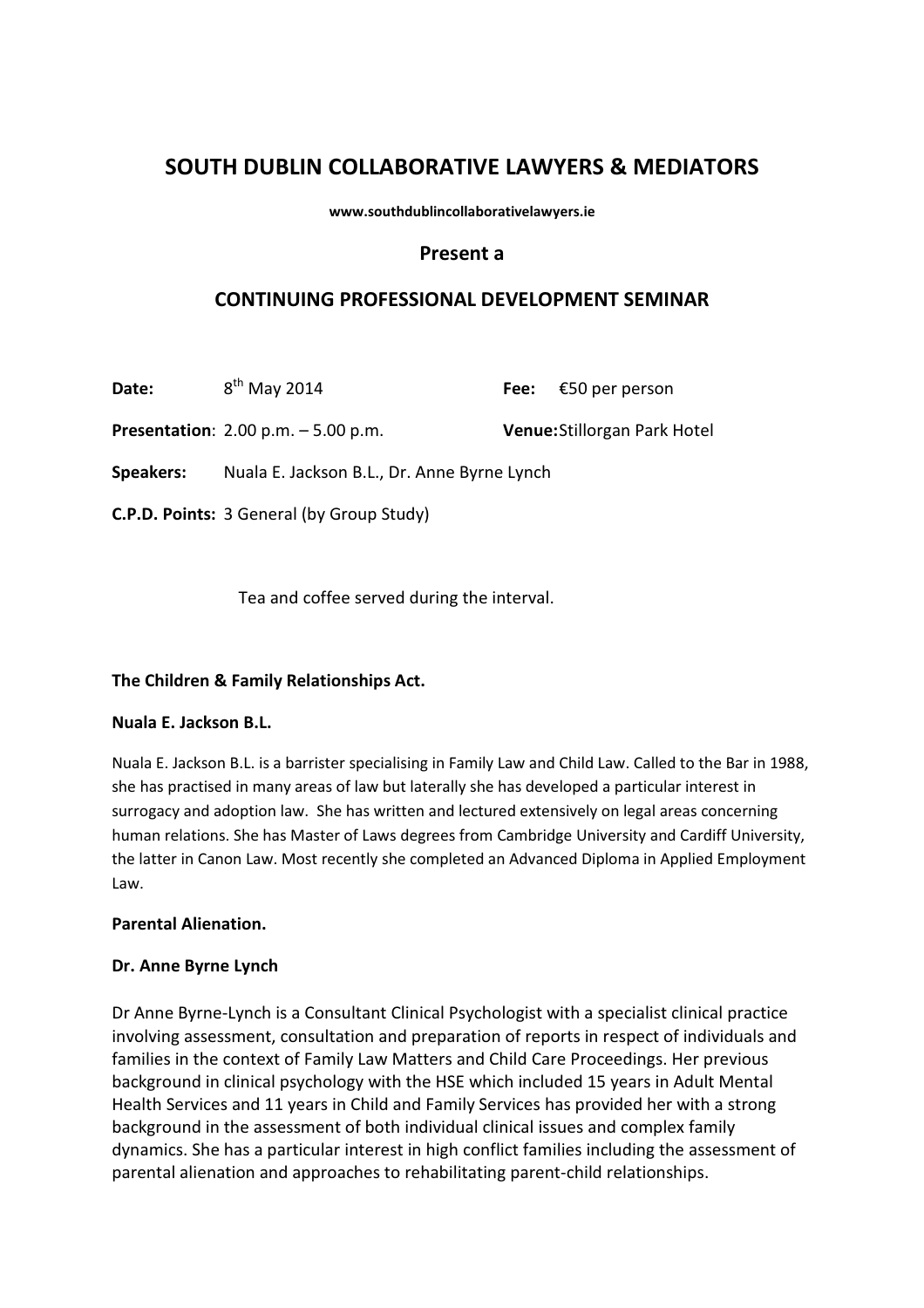#### Role-play Scenario.

Experienced Collaborative Lawyers will create a Role Play scenario showing how a Collaborative meeting works in practice and how complex child access issues can be resolved using the Collaborative Process.

#### Who would benefit from attending this seminar?

Legal Practitioners and related professionals will find their attendance at this Seminar invaluable. It is also a forum to network with colleagues and discuss issues arising in practice. This seminar will also include a role-play scenario of a Family Law scenario using the Collaborative process and would be of particular interest to Collaborative Practitioners to invigorate their collaborative practice. It will be of equal interest to people who would like to see Collaborative practice in action.